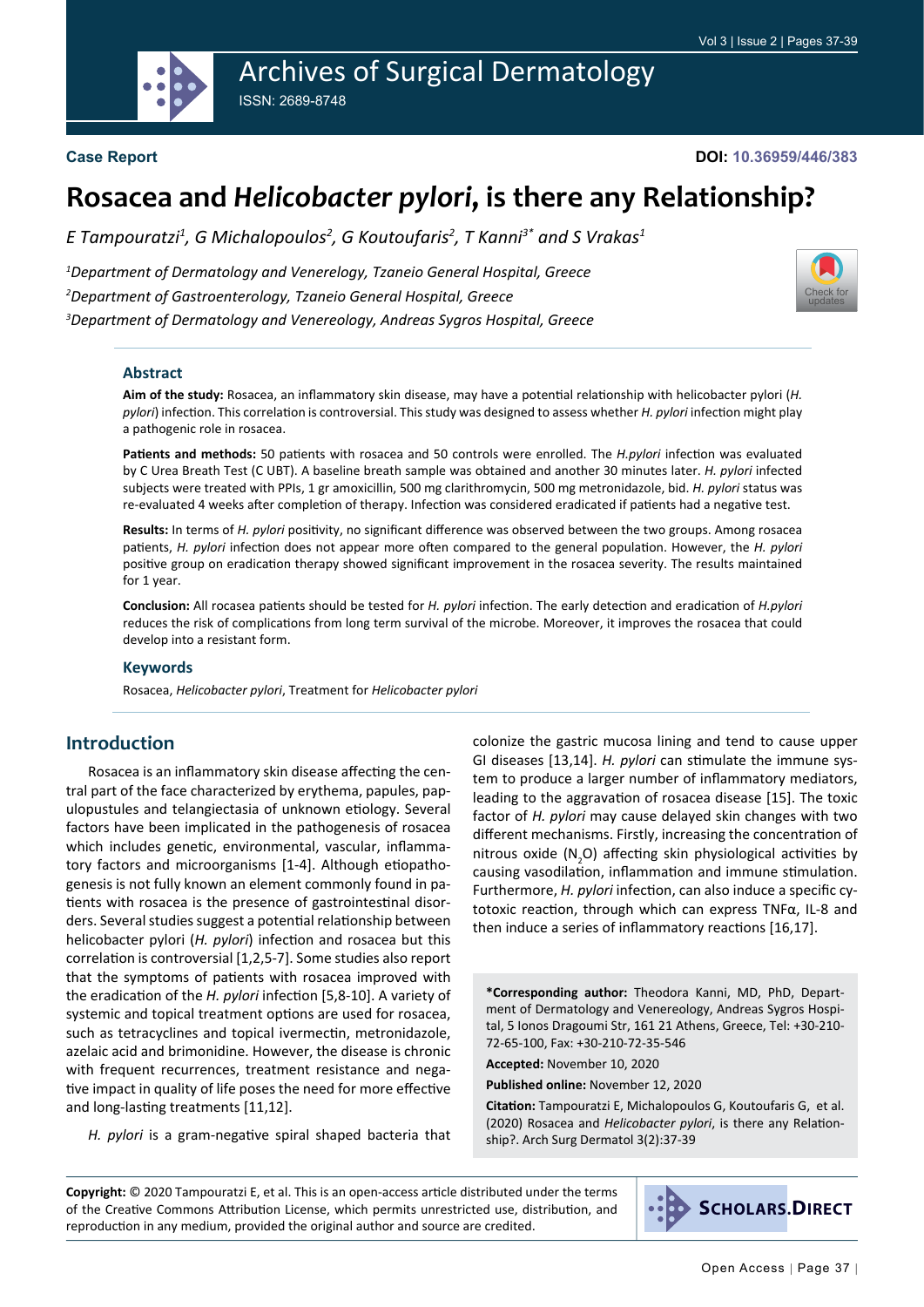This study was designed to assess whether *H. pylori* infection might play a pathogenic role in rosacea. The primary endpoint of this study was to assess the prevalence of *H. pylori* in rosacea patients compared to control subjects. The secondary endpoint was to evaluate whether eradication of *H. pylori* infection led to any improvement and long-term recession in rosacea skin lesions.

## **Patients and Methods**

This study was conducted from April 2017 to May 2018 and included 100 patients: 50 with rosacea who were followed up in the outpatient clinic of Dermatology in our hospital and 50 controls who attended the outpatient clinic of Gastroenterology with dyspeptic symptoms or with a known family history of gastric cancer. Exclusion criteria were age < 18 years, pregnancy, any known gastrointestinal tract disease, every known surgery to the gastrointestinal tract, use of proton pump inhibitors (PPIs), histamine H<sub>2</sub> receptor antagonists, antibiotics or non-steroidal anti-inflammatory drugs in the last 2 months. Written informed consent was obtained from all people participating the study. The evaluation of *H. pylori* infection was made with C Urea Breath Test (C UBT) that was held in the outpatient clinic of Gastroenterology in our hospital, and diagnosis was based on positivity to test. The C UBT was performed after an overnight fast. A baseline breath sample was obtained and another breath sample was collected 30 minutes later. All breath tests were analyzed at the same laboratory. *H. pylori* infected subjects were treated with concomitant therapy (PPIs, 1 gr amoxicillin, 500 mg clarithromycin, 500 mg metronidazole, bid) and *H. pylori* status was re-evaluated by C UBT performed at 4 weeks after

completion of therapy. Infection was considered eradicated if patients had a negative test. The study was approved by the Institutional Ethics Committee of Tzaneio General Hospital of Piraeus and was in accordance to the Declaration of Helsinki.

## **Statistical Analysis**

A chi test was used to compare the outcome between groups. A P-value less than 0.05 was considered statistically significant. Test was carried out with the commercially available Statistics/Data Analysis (Statacorp, College Statio, TX, USA) software package.

#### **Results**

The baseline characteristics of patients enrolled in each group is shown in [Table 1](#page-1-0). Of the 50 rosacea patients only 7 were detected with *H. pylori* infection (14%) and from the 50 control group 10 were detected with the above infection (20%). In terms of *H. pylori* positivity, no significant difference was observed between the two groups ([Table 1\)](#page-1-0). Among rosacea patients *H. pylori* infection does not appear more often compared to the general population. However, the *H. pylori* positive group on eradication therapy that is known that contains metronidazole, showed significant improvement in the rosacea severity [\(Figure 1a](#page-1-1) and [Figure 1b\)](#page-1-1). The results maintained for 1 year ([Figure 1c](#page-1-1)). Eradication of *H. pylori* led to a total regression of skin lesion in all patients and was not necessary oral treatment for rosacea. The improvement in these cases maintained for 1 year that the patients were followed up.

#### **Discussion**

In our study, there was no significant difference found

|                    | Rosacea patients (n: 50) | Controls (n: 50) | P-value |
|--------------------|--------------------------|------------------|---------|
| Age                | $51.6 \pm 14$            | $47 \pm 15.8$    | 0.14    |
| Gender (F/M)       | 37/13                    | 28/22            | 0.061   |
| <b>HP</b> positive | 7 (14%)                  | 10 (20%)         | 0.427   |

<span id="page-1-0"></span>**Table 1:** Demographics and results of helicobacter pylori test of both rosacea and control group.

<span id="page-1-1"></span>

**Figures 1:** (a) Patient with rosacea and *Helicobacter pylori* infection before treatment; (b) One month after *Helicobacter pylori* oral treatment; c) One year after *Helicobacter pylori* oral treatment.